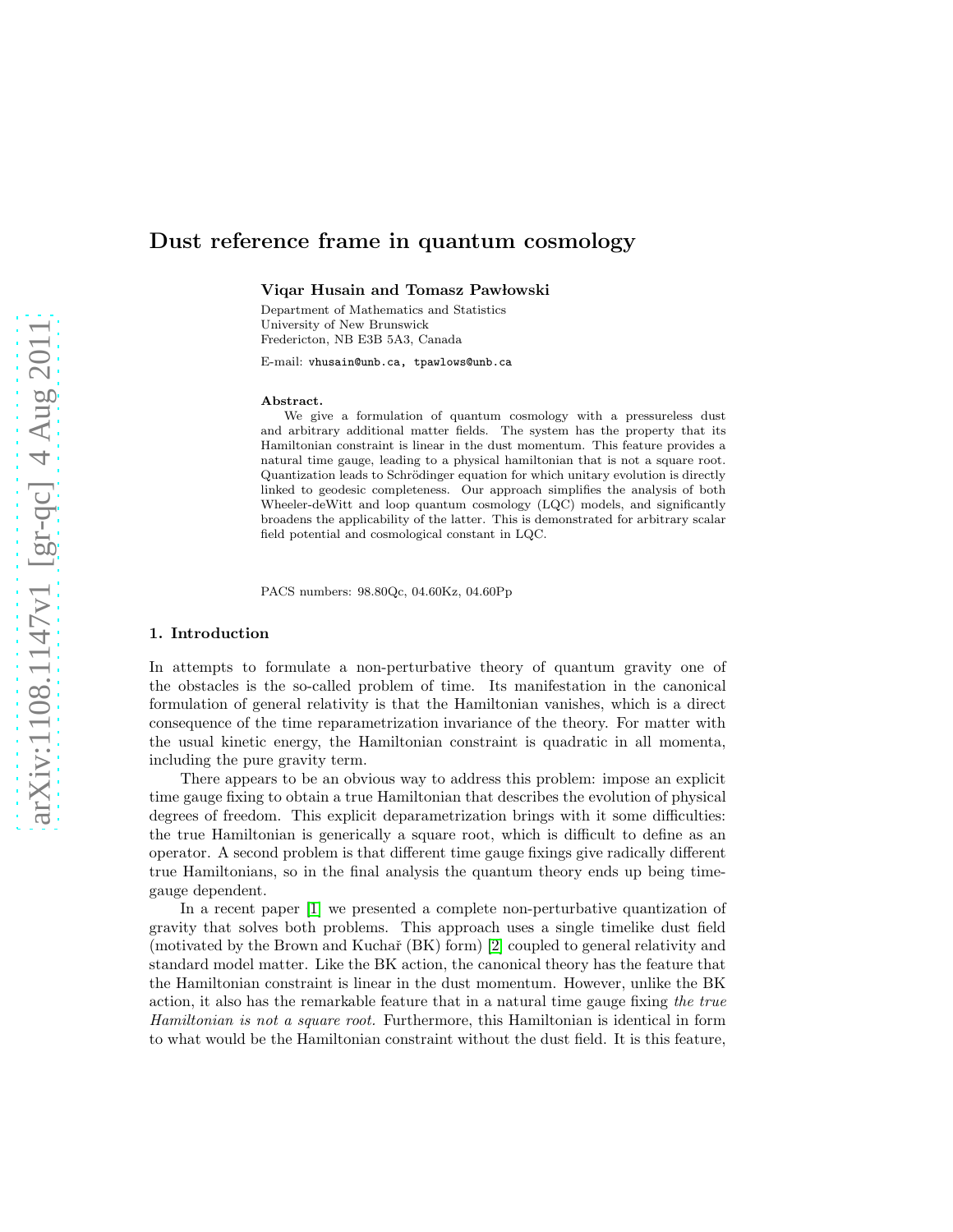combined with the well-developed kinematical framework for loop quantum gravity, that leads to a complete quantum theory.

In this paper we apply this development to quantum cosmology in both the Wheeler-DeWitt and LQG quantization. We show that (i) the true Hamiltonian is first order, and in the LQC case it poses no self-adjoint extension problem, (ii) the non-zero cosmological constant is analytically solvable for both signs, and (iii) any type of matter is included.

Our approach differs significantly from existing LQC models, all of which use the scalar field as a clock; this relies on the scalar field momentum being a constant of motion, and leads to a Hamiltonian constraint operator that is second order in time (and so is not a time-dependent Schrödinger equation). For these reasons it is difficult to implement scalar field time for arbitrary scalar potential, including polynomial or slow roll cases used in inflationary models.

#### 2. General relativity with dust

We consider the class of the flat isotropic spacetimes whose metric is of the form

<span id="page-1-1"></span>
$$
ds^{2} = -N^{2}dt^{2} + a^{2}(t)(dx^{2} + dy^{2} + dz^{2}).
$$
 (1)

The theory is given by the Einstein-Hilbert action with timelike dust field  $T$  and an arbitrary matter lagrangian  $\mathcal{L}_m$  (assumed to be at most second order in time):

$$
S = \frac{1}{4G} \int d^4x \sqrt{-g}R - \int d^4x \sqrt{-g} \mathcal{L}_m
$$
  
 
$$
- \frac{1}{2} \int d^4x \sqrt{-g}M(g^{ab}\partial_a T \partial_b T + 1) .
$$
 (2)

where  $M$  is a Lagrange multiplier. The last term resembles the Brown-Kuchař action [\[2\]](#page-7-1), but contains only one scalar.

The canonical formulation of this action gives a Hamiltonian constraint linear in the dust momentum  $p_T$  conjugate to T, together with the usual spatial diffeomorphism constraint [\[1\]](#page-7-0). The linearity in  $p_T$  makes the theory resemble a parametrized system, and suggests the gauge  $T = t$ . In this gauge the true Hamiltonian is  $-p<sub>T</sub>$ , given by

$$
H \equiv -p_T = H_G + H_m \tag{3}
$$

where  $H_G$  and  $H_m$  are the gravitational and matter parts of the Hamiltonian constraint coming from the first two terms in the action. In this natural gauge, quantization gives the time dependent Schrödinger equation

<span id="page-1-0"></span>
$$
i\frac{\partial \Psi}{\partial t} = \left(\hat{\boldsymbol{H}}_G + \hat{\boldsymbol{H}}_m\right)\Psi\tag{4}
$$

Since  $H_G$  and  $H_m$  are manifestly independent of the dust variables, the physical hamiltonian is time independent. The spatial diffeomorphism constraint of course vanishes identically in the homogeneous sector.

The dust effectively provides a cosmic time, therefore there is a direct relation between unitarity and geodesic completeness of the resulting spacetime in this time parameter; if classical singularities are not removed by quantum dynamics, loss of unitarity occurs precisely at the singular points. In the following we will see illustrative examples of this.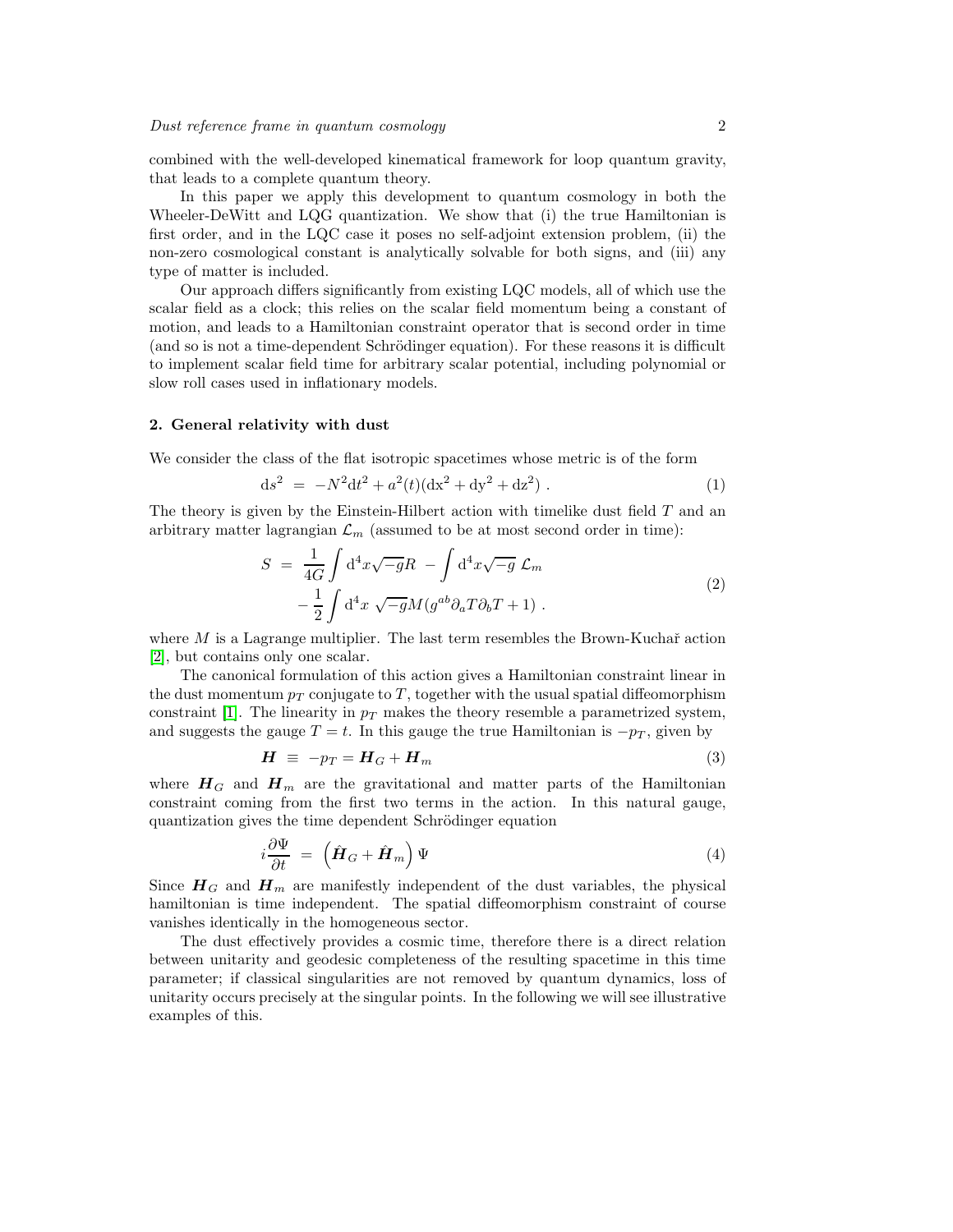# 3. Quantum cosmology with dust

As a first example we consider FRW cosmology with only dust, ie.  $\mathbf{H}_m = 0$  in [\(4\)](#page-1-0), and give a quantization of this system using both the Wheeler-DeWitt (WDW) and the background independent LQG method. These methods differ in the choice of Hilbert space used. This will demonstrate a first advantage over scalar field time used in all previous LQC work: classically the singularity is reached in finite dust time, so it allows a direct comparison of the mechanism of singularity resolution in background independent quantization, and the lack of it in WDW quantization.

The phase space variables are the canonical pair  $\{a, P_a\} = 1$  where a is the scale factor [\(1\)](#page-1-1). Classically a is positive, therefore to have phase space topology  $\mathbb{R}^2$  one needs to equip  $\alpha$  with an orientation. To do this we can either work with the original variables or use a canonical transformation to the oriented volume  $v = \alpha^{-1} a^3$  [§](#page-2-1) and its conjugate momentum b, which satisfy the Poisson bracket  $\{v, b\} = 2$ . In these variables  $H_G = (3\pi G/2\alpha)b^2|v|.$ 

# 3.1. Wheeler-DeWitt quantization

In WDW quantization one uses the standard Schrödinger representation. The canonical variables  $(v, b)$  are promoted to operators defined on the Schwartz space  $\mathcal{S}(\mathbb{R}) \in \mathcal{H}_G = L_s^2(\mathbb{R}, dv)$ , where s denotes restriction to the functions symmetric in v. Since the classical Hamiltonian is linear in  $v$ , a naive realization of the Hamiltonian operator in momentum space is

<span id="page-2-2"></span>
$$
\tilde{\boldsymbol{H}}_G := 3i\pi \ell_{\text{Pl}}^2 \alpha^{-1} \hat{b}^2 \partial_b \ . \tag{5}
$$

It acts on a dense domain  $\mathcal{H}_G$  of functions spanned by the eigenfunctions  $\theta(\pm x) \exp(ikx)$ , where  $k \in \mathbb{R}$  and  $x = -1/b$ . This operator however breaks the positive definiteness of the classical Hamiltonian since its spectrum  $Sp(\tilde{H}_G) = \mathbb{R}$ . An obvious way to fix this problem is just to restrict attention to the positive part of [\(5\)](#page-2-2). However there is a rigorous way to arrive at this conclusion in the following steps: (i) Begin with the the natural factor ordering [\[3,](#page-7-2) [4\]](#page-7-3)

<span id="page-2-3"></span>
$$
\hat{H}_G = \frac{3\pi G}{2\alpha} \sqrt{|\hat{v}|} \,\hat{b}^2 \sqrt{|\hat{v}|}. \tag{6}
$$

This is a symmetric positive definite operator on  $\mathcal{S}(\mathbb{R})$ , (ii) analysis of its deficiency subspaces shows that it admits a family of extensions labeled by  $e^{i\beta} \in U(1)$ , and that the spectrum of each extension  $\hat{H}_{\beta}$  with domain  $\mathcal{H}_{\beta}$  is nondegenerate. (iii) Due to this fact, for each extension  $\hat{H}_{\beta}$ , there is an invertible map  $\underline{P}_{\beta}$ :  $\mathcal{H}_{\beta} \to \tilde{\mathcal{H}}_{\beta}$  to a certain *auxiliary space* such that  $\hat{H}_G$  is mapped onto the positive part  $[\tilde{H}_G]^+$  of  $\tilde{H}_G$ . (The auxiliary spaces  $\tilde{\mathcal{H}}_{\beta}$  are determined by the selfadjoint extensions  $\tilde{\mathbf{H}}_{\beta}$  of  $\tilde{\mathbf{H}}_G$ , and construction of the map uses the fact that the symmetric state is encoded in one orientation  $\theta(v)\Psi(v)$ .)

In each extension the physical states are

$$
[\underline{P}_{\beta}\Psi](x) = \int_{\mathbb{R}^+} dk \, \tilde{\Psi}(k) \left[\theta(x)e^{ikx} + \theta(-x)e^{i\beta}e^{ikx}\right],\tag{7}
$$

<sup>‡</sup> This gives a simple transformation between the configuration and momentum representations.

<span id="page-2-1"></span><span id="page-2-0"></span> $\frac{1}{8}$   $\alpha \approx 1.35 \ell_{\rm Pl}^3$ . This choice synchronizes the variable v with what is used in LQC.  $\alpha$  is expressed in terms of the Barbero-Immirzi parameter and the LQC area gap [\[3\]](#page-7-2).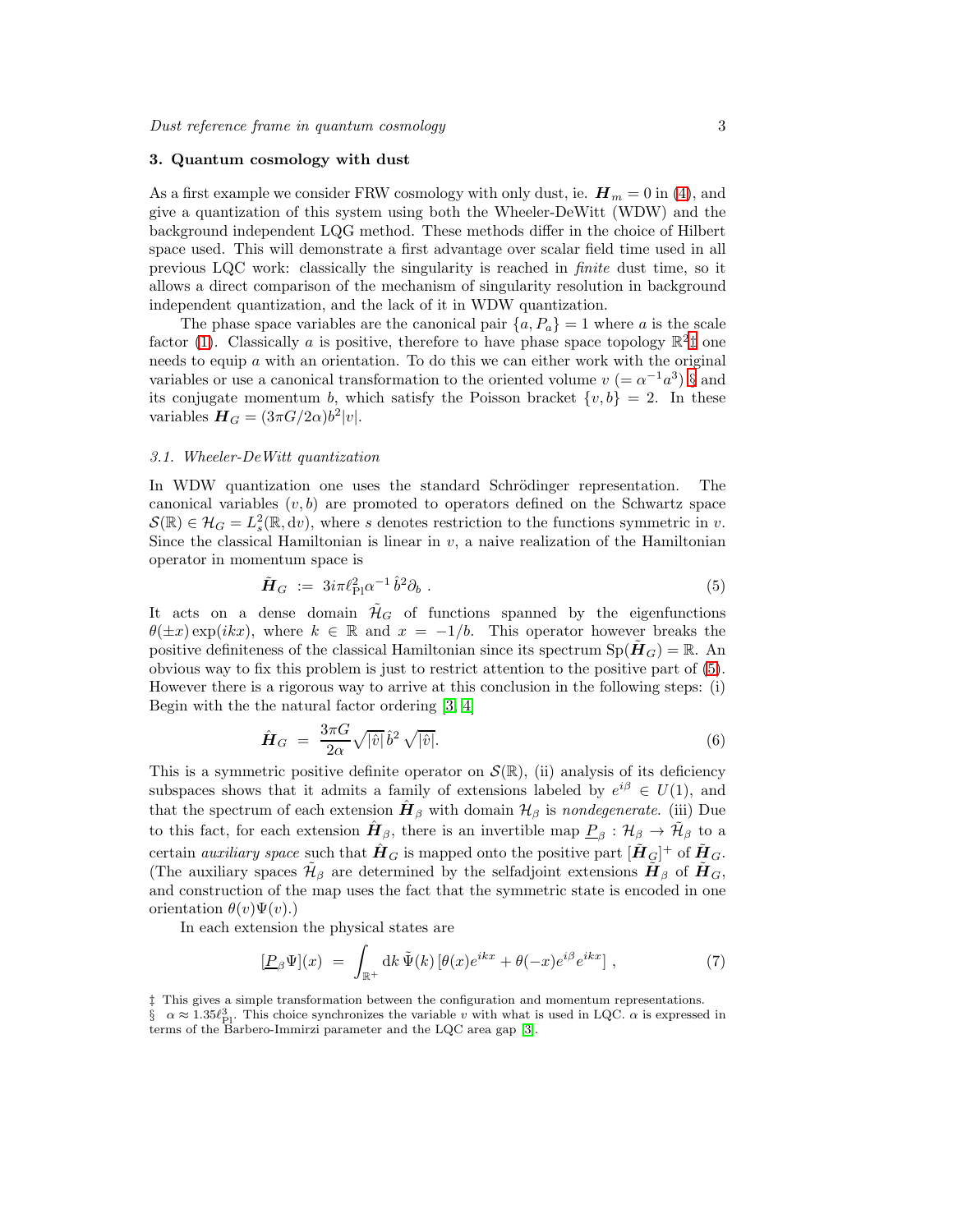where  $\tilde{\Psi} \in L^2(\mathbb{R}, k \, dk)$ , with the inner product

<span id="page-3-1"></span>
$$
\langle \underline{P}_{\beta} \Psi | \underline{P}_{\beta} \Phi \rangle = \int_{\mathbb{R}} dx \overline{[\underline{P}_{\beta} \Psi]}(x) [i \partial_x] [\underline{P}_{\beta} \Phi](x) . \tag{8}
$$

Time evolution is given by

<span id="page-3-2"></span>
$$
\tilde{\Psi}_t(k) = e^{i\omega(k)(t-t_o)} \tilde{\Psi}_{t_o}(k) , \quad \omega(k) = 3\pi \ell_{\text{Pl}}^2 \alpha^{-1} k , \qquad (9)
$$

This is a plane wave packet moving with the constant speed  $v := 3\pi \ell_{\rm Pl}^2 \alpha^{-1}$  till it hits  $x = 0$ , where it gets rotated by an extension dependent phase  $e^{i\beta}$ .

The dynamics of the system is described by the observable  $\hat{V} = |\hat{a}^3|$ . Under the mapping  $\tilde{V} = \underline{P}_{\beta} \hat{V} \underline{P}_{\beta}^{-1}$ , it takes a simple form involving only  $\partial_x$  and  $x^2$ <sup>I</sup>. Its time evolution and dispersion is analytically determined:  $\parallel$ 

<span id="page-3-3"></span>
$$
\langle \hat{V} \rangle(t) = V(t) = 2\alpha^{-1} \langle \hat{k} \rangle \left[ 3\pi \ell_{\text{Pl}}^2 (t - t_s) \right]^2 + 2\alpha \tilde{\sigma}_x^2 , \quad \hat{k} = k \mathbb{I} , \quad (10)
$$

where  $t_s$  corresponds to the (always existing) point where  $\langle :i\partial_x\hat{x}:\rangle = 0$  (the colons denote symmetrization) and  $\tilde{\sigma}_x^2$  can be related with the dispersion of x at this moment. In the same way one can determine the time dependence of Hubble parameter  $H$ . Physically these trajectories follow the classical ones, and describe a contracting universe until the big crunch singularity at the time  $t_s$ . At that moment V becomes comparable to its dispersion. In this sense the singularity  $V = 0$  is reached dynamically.

To determine the evolution past the singular point one needs to know the selfadjoint extension. This is equivalent to imposing additional boundary conditions at the singularity  $x = 0$ ; it cannot be determined by an analysis of the state for  $t < t_s$ . Given a choice of extension it is possible to continue the evolution. The resulting trajectory for  $t > t_s$  describes a universe that expands out of the singularity and subsequently follows a classical trajectory. Thus we see that in WDW quantization the big bang singularity is dynamically reached, and evolution beyond it is not uniquely determined without additional boundary data. In this sense the the WDW quantization does not resolve the singularity.

# 3.2. Loop Quantum Cosmology

We now consider the same problem in LQC. To quantize the system we follow the improved dynamics prescription of [\[3\]](#page-7-2). As in the WDW case, we can apply directly the results of kinematical quantization [\[3,](#page-7-2) [5\]](#page-7-4). The canonical variables are again  $(v, b)$ , but the physical Hilbert space is now  $\mathcal{H} = L^2(\mathbb{R}, d\mu_B)$ , where  $\mathbb{R}$  is the Bohr compactification of the reals and  $d\mu_B$  is the Haar measure on it. The (physical) gravitational Hamiltonian  $H_G$  is a second order difference operator in v. With the same factor ordering as in [\(6\)](#page-2-3), it takes the form

$$
\hat{H}_G = -\frac{3\pi G}{8\alpha} \sqrt{|\hat{v}|} (\hat{N} - \hat{N}^{-1})^2 \sqrt{|\hat{v}|} , \quad \hat{N}|v\rangle = |v+1\rangle . \tag{11}
$$

This operator is non-negative definite and, unlike in WDW quantization, it is essentially selfadjoint [\[6\]](#page-7-5). The fact, that  $\hat{H}_G$  does not couple the sets  $v < 0$ ,  $v = 0$ and  $v > 0$  permits with construction of the mapping  $P : \mathcal{H}_G \to \mathcal{H}_G$  into an auxiliary space analogous to that for WDW quantization. Due to the selfadjointness of  $H_G$  its construction here is even simpler. The auxiliary Hamiltonian now takes the form

$$
\tilde{H}_G := P \hat{H}_G P^{-1} = [3i\pi \ell_{\rm Pl}^2 \alpha^{-1} \sin^2(b)\partial_b]^+ , \qquad (12)
$$

<span id="page-3-0"></span>| The explicit dependence of the first term on  $\alpha$  is compensated by analogous dependence in  $\langle \hat{k} \rangle$ .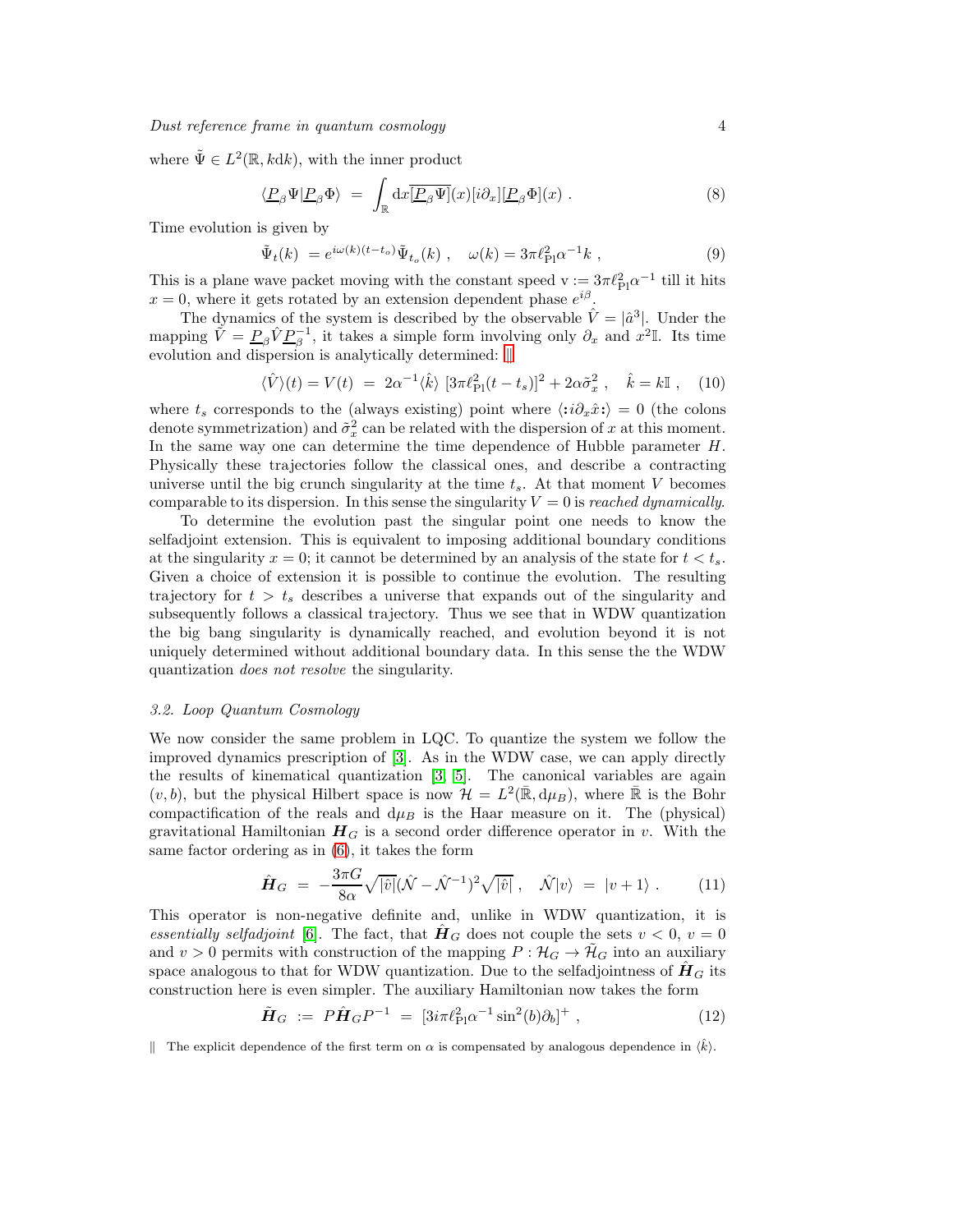where due to discreteness in v the momentum b is periodic with period  $\pi$ . The auxiliary Hilbert space  $\tilde{\mathcal{H}}_G$  consists of states

<span id="page-4-1"></span>
$$
[P\Psi](x) = \int_{\mathbb{R}^+} dk \ \tilde{\Psi}(k) e^{-ikx} , \quad \tilde{\Psi} \in L^2(\mathbb{R}^+, kdk) , \qquad (13)
$$

where now  $x = -\cot(b)$ . The inner product (in new coordinate) is given by the same formula [\(8\)](#page-3-1). At this point it is worth noting that  $H_G$  is a 1st order differential operator so its spectrum is nondegenerate. This fact is crucial in identifying the images of the mapping of the original Hilbert space basis to the auxiliary one. In the models with a scalar field an analogous construction would lead to the 2nd order operator with degenerate spectrum. This make the identification of the bases much more involved and required an alternative approach [\[5\]](#page-7-4) (which cannot be extended to more complicated systems.)

The physical evolution is again given by [\(9\)](#page-3-2), but due to selfadjointness the evolution across  $x = 0$  is now unique. In particular the expectation value of the volume is now

$$
V(t) = 2\alpha^{-1}\langle \hat{k} \rangle \left[ 3\pi \ell_{\text{Pl}}^2 (t - t_s) \right]^2 + 2\alpha \tilde{\sigma}_x^2 + 2\alpha \langle \hat{k} \rangle , \qquad (14)
$$

where the meaning of  $t_s$  and  $\tilde{\sigma}_x^2$  is the same as in [\(10\)](#page-3-3). We note here the presence of a nontrivial minimum volume  $V_m = 2\alpha \langle \hat{k} \rangle$ , which implies dynamical resolution of the singularity through the bounce, as in the models with scalar field time [\[3,](#page-7-2) [5\]](#page-7-4).

In summary we have seen that the dust reference frame gives exactly solvable models in WDW and LQC, a feature present in earlier models [\[5\]](#page-7-4). We now turn to more complicated models, where the real advantage of dust time becomes apparent.

# 3.3. LQC with a cosmological constant

FRW cosmologies with non-vanishing cosmological constant and scalar field time have been investigated in detail in LQC [\[3,](#page-7-2) [7,](#page-7-6) [8\]](#page-7-7). In these works the appearance of the square root in the evolution operator rendered the models analytically unsolvable. Furthermore, for the case  $\Lambda > 0$  the Hamiltonian was not essentially selfadjoint; the multitude of extensions complicated the analysis even further, in particular raising an issue of dependence of global evolution on the choice of time [\[4\]](#page-7-3). As we will see, the situation simplifies considerably with dust time.

With the cosmological constant the gravitational Hamiltonian is

$$
\boldsymbol{H}_{\Lambda} = \boldsymbol{H}_{G} + \frac{3\rho_c}{16\alpha} \Lambda |v| \;, \tag{15}
$$

(where  $\rho_c \approx 0.81 \rho_{\rm Pl}$  is the critical energy density of LQC [\[3\]](#page-7-2).) The polymer quantization of this operator is straightforward [\[3,](#page-7-2) [7\]](#page-7-6): It is positive definite for  $\Lambda < 0$ and essentially selfadjoint for all values of  $\Lambda$ . Remarkably, the cosmological constant term does not disrupt the properties required for the mapping  $P_{\Lambda}: \mathcal{H}_G \to \mathcal{H}_{\Lambda}$  between the physical and auxiliary Hilbert spaces. The auxiliary Hamiltonian is

<span id="page-4-0"></span>
$$
\tilde{\boldsymbol{H}}_{\Lambda} := P_{\Lambda} \hat{\boldsymbol{H}}_{\Lambda} P_{\Lambda}^{-1} = \tilde{\boldsymbol{H}}_G - \frac{3i\rho_c}{8\alpha} \Lambda \partial_b , \qquad (16)
$$

This is simple enough to determine its eigenfunctions analytically. For all values of  $\Lambda$ these can be expressed in the form  $e^{ikx(b)}$ , where  $x(b)$  depends analytically on  $\Lambda$ .  $\Lambda$  < 0: For this case we have

$$
x(b) = \arctan\left[\sqrt{(3\rho_c|\Lambda| + 24\pi\ell_{\rm Pl}^2)/(3\rho_c|\Lambda|)}\tan(b)\right],\tag{17}
$$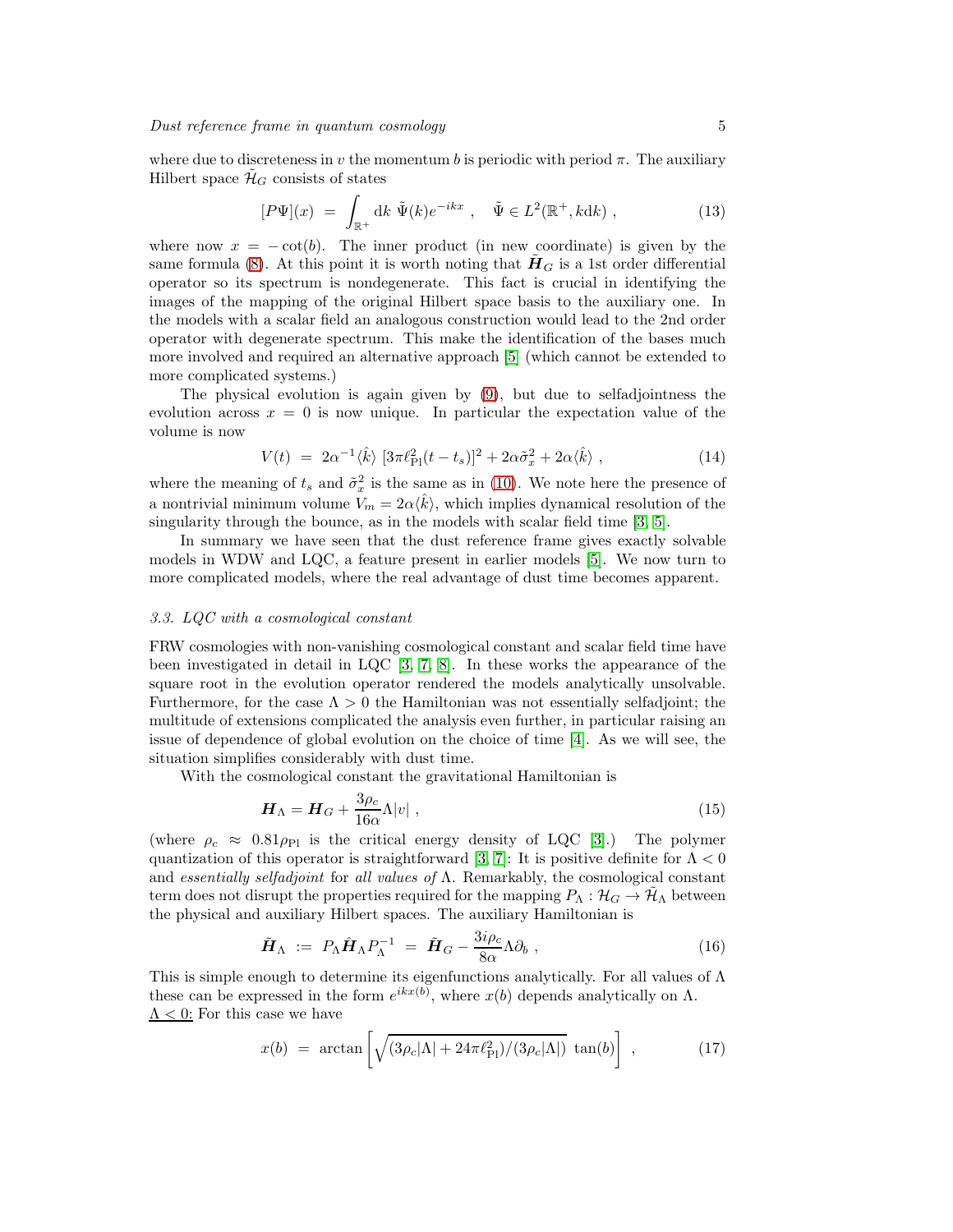This inherits the periodicity properties of b. Therefore the spectrum of the auxiliary Hamiltonian  $[\tilde{H}_\Lambda]^+$  is discrete. Nondegeneracy of its spectrum allows again to relate the original Hilbert space basis elements with the auxiliary counterparts in a straightforward way. The (auxiliary) physical states are

$$
\tilde{\mathcal{H}}_{\Lambda} \ni [P_{\Lambda}\Psi](x) = \sum_{n \in \mathbb{N}} \tilde{\Psi}_n e^{2inx} , \qquad (18)
$$

and the time evolution is given by

$$
\tilde{\Psi}_n(t) = \tilde{\Psi}_n(t_o)e^{i\omega_n(t-t_o)}, \quad \omega_n = \frac{n}{4\alpha}\sqrt{3\rho_c|\Lambda|(3\rho_c|\Lambda| + 24\pi\ell_{\rm Pl}^2)}.
$$
(19)

The standard observables used for  $\Lambda = 0$  also map in a straightforward way into an auxiliary system. In particular  $\tilde{V} := P_{\Lambda} \hat{V} P_{\Lambda}^{-1}$  of  $\hat{V}$  acts directly on the spectral profile  $\tilde{\Psi}_n$ , in terms of the shift and multiplication operators.

The calculation of expectation values reproduces the dynamics qualitatively similar to the one of the scalar field system: the universe goes through an infinite chain of quantum bounces and classical recollapses. Now however, unlike in [\[7\]](#page-7-6) due to exact uniformity of  $Sp(\tilde{H}_{\Lambda})$  the evolution is exactly periodic, thus the wave packets do not spread out between the cycles of the evolution.

 $\Lambda > 0$ : As in the model with scalar field we observe qualitative changes at the critical value  $\Lambda_c = 8\pi G \rho_c$ . The most interesting case is for  $0 < \Lambda < \Lambda_c$ . Let us write  $\Lambda$  as  $\Lambda = \Lambda_c \sin^2(\beta)$ , with  $\beta \in [0, \pi/2]$ . Then the domain of b  $([0, \pi])$  admits two uncoupled deSitter sectors. Furthermore the spectrum of auxiliary Hamiltonian [\(16\)](#page-4-0) is degenerate, which makes the identification of the basis vectors of  $\mathcal{H}_{\Lambda}$  considerably more involved. Fortunately a careful analysis of the asymptotic properties of the eigenfunctions of  $\mathbf{H}_{\Lambda}$  allows them to be uniquely identified. This gives that  $Sp(\mathbf{H}_{\Lambda})=$ R with the eigenfunctions

<span id="page-5-1"></span>
$$
e_{+|k|}(b) = \theta(\sin(b) - \sin(\beta))e^{ix_{+}(b)},
$$
  
\n
$$
e_{-|k|}(b) = \theta(\sin(\beta) - \sin(b))e^{ix_{-}(b)},
$$
\n(20)

where the coordinates  $x_{\pm}$  are related to b by

$$
\tan(\beta)[\tanh(x_{\pm})]^{\mp 1} = \tan(b), \quad x_{\pm} \in \mathbb{R} . \tag{21}
$$

We have thus two sectors, one of positive and the other of negative energy, supported respectively on  $\sin(b) > \sin(\beta)$  and  $\sin(b) < \sin(\beta)$ . In each sector, physical states are of a form analogous to [\(13\)](#page-4-1), with  $k \in \mathbb{R}$ , a basis defined via [\(20\)](#page-5-1) and  $\tilde{\Psi} \in L^2(\mathbb{R}, |k| \, dk)$ . They evolve as free plane wave packets in the respective coordinates  $x_{\pm}$ . Time evolution is again given by eqn. [\(9\)](#page-3-2), now with the frequencies  $\omega(k) = 3\pi \ell_{\rm Pl}^2 \alpha^{-1} \cos^2(\beta) k$ . The volume operator is in this case involves  $\partial_{x_\pm}$  and multiplications by hyperbolic functions of  $x_{\pm}$ . One can thus apply the methods of [\[5\]](#page-7-4) to calculate its expectation value and dispersion analytically.

The positive energy sector gives *analytical* results similar to those found with scalar field time in LQC, ie. a contracting deSitter-like universe bouncing once into an expanding one. In addition we obtain negative energy solutions which give DeSitter universes with "phantom" dust and classical bounce, i.e. due to classical negative energy. The last feature has interesting implications for the case  $\Lambda \geq \Lambda_c$ : there is a large solution space of phantom dust solutions with classical bounce  $(Λ = Λ<sub>c</sub>)$  or cyclic evolutions consisting of an infinite chain of classical bounces and quantum recollapses  $(\Lambda > \Lambda_c)$ . These cases however are just mathematical curiosity and are not of physical interest.

<span id="page-5-0"></span>**Each sector is represented by**  $k > 0$  **and**  $k < 0$  **respectively.**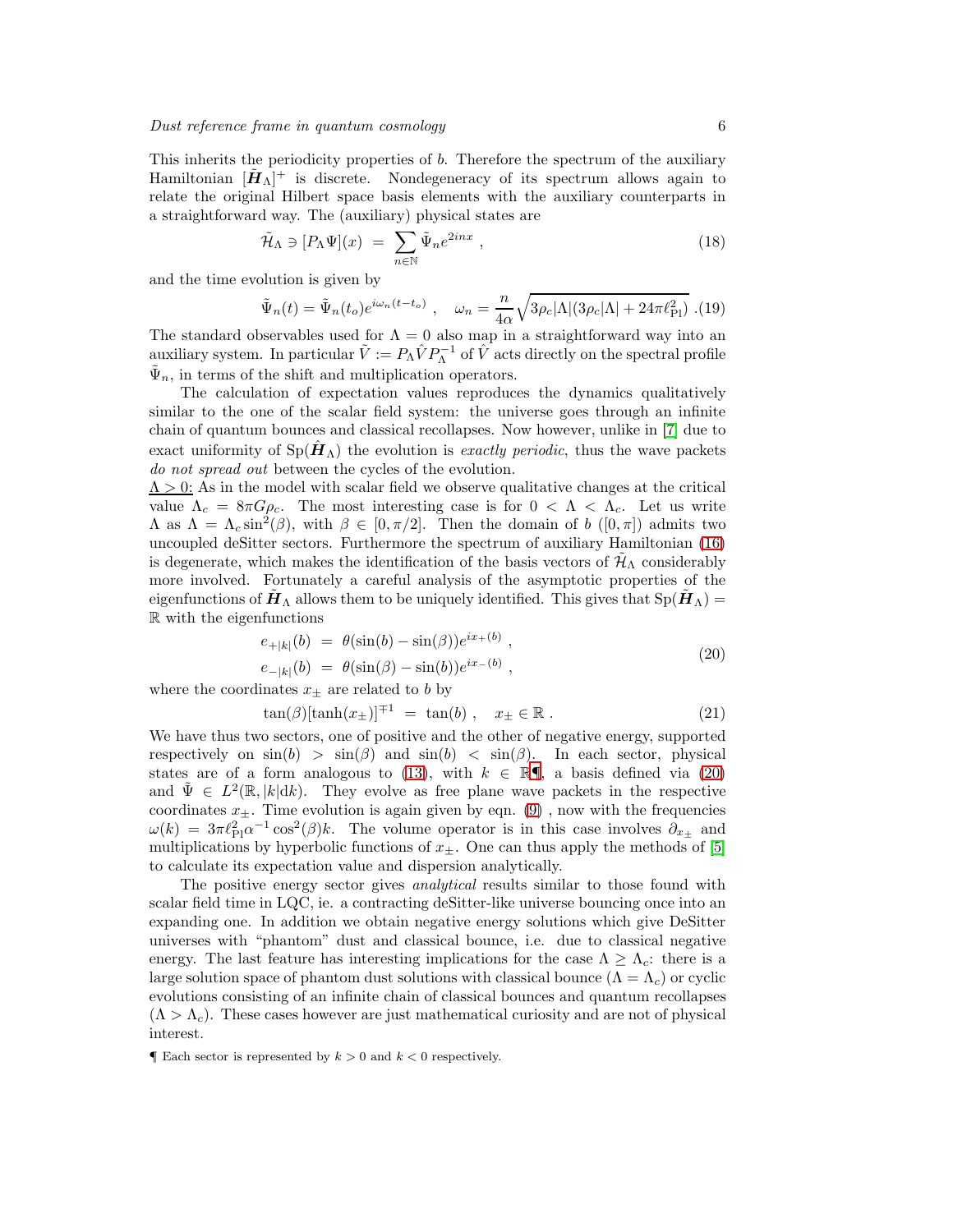### 4. Other applications

As we have seen, the use of dust time considerably simplifies the analysis of systems with cosmological constant. Its usefulness is not however restricted to only these: the physical Hamiltonian is self-adjoint for any non-exotic matter, including Yang-Mills gauge fields, and scalar fields with any potential term. This follows from the fact that  $H_G$  is self-adjoint for any value of the cosmological constant [\[9\]](#page-7-8), and that the only gravitational variables the matter terms contain are factors of the volume operator and its inverse. This holds also for other spatial topologies.

Inflaton potential: One of potentially important applications is the analysis of the cosmologies with massive scalar field, including those with inflaton potential. In this situation the phase space is coordinatized by  $(v, b, \phi, p_{\phi})$ , where  $\phi$  is the scalar field value and  $p_{\phi}$  its momentum. The physical Hilbert space is simply a product

$$
\mathcal{H} = \mathcal{H}_G \otimes \mathcal{H}_\phi \ , \quad \mathcal{H}_\phi = L^2(\mathbb{R}, d\phi) \ , \tag{22}
$$

and the Hamiltonian is  $\hat{H}_G + \hat{H}_\phi$ , where  $\hat{H}_\phi$  is a polymer quantized scalar field Hamiltonian  $[10]$ . The physical evolution is given by the Schrödinger equation  $(4)$  and physical observables can be taken as the kinematical ones of [\[3\]](#page-7-2), say  $\hat{V}$ ,  $\hat{\phi}$ . Furthermore the mappings into auxiliary systems found for  $\hat{H}_{\Lambda}$  can be extended to this situation, thus casting the physical system into one that is at least numerically manageable.

Effective Friedman equation: Another application is a derivation of the effective Friedmann equation. Here we have the advantage that LQC kinematical operators become physical ones. Given a physical state, the derivation requires computation of the expectation values of the square of the Hubble operator and of the physical energy density operator of the dust. The latter is given by the operator  $\rho_D := -\frac{1}{2} \mathbf{H}_G$ : and the inverse volume operator has a suitable definition that descends from LQG. In a chosen factor ordering, the Hubble operator  $\hat{H}$  and matter density  $\hat{\rho}$  have the simple forms

$$
\hat{H} = \pi \ell_{\text{Pl}}^2 \alpha^{-1} \sin(2\hat{b}) \;, \quad \hat{\rho} = \rho_c \sin^2(\hat{b}) \;.
$$
 (23)

This allows us to express  $\hat{H}^2$  in terms of  $\hat{\rho}$ . Taking the expectation values one arrives to the modified Friedmann equation

<span id="page-6-0"></span>
$$
\left\langle \hat{H} \right\rangle^2 = \frac{8\pi G}{3} \left\langle \hat{\rho}_D \right\rangle \left( 1 - \frac{\left\langle \hat{\rho}_D \right\rangle}{\rho_c} \right) - \left[ \frac{8\pi G}{3} \frac{\sigma_\rho^2}{\rho_c} + \sigma_H^2 \right] , \tag{24}
$$

where  $\sigma_H$ ,  $\sigma_\rho$  are the dispersions of  $\hat{H}$  and  $\hat{\rho}$  respectively.

This equation is exact for all elements of  $\mathcal{H}_G$  and generalizes to any matter type. For if the term  $H_{\phi}$  in [\(4\)](#page-1-0) is nonzero, the above equation remains valid: the formula for energy density is unchanged, but the density is now to be interpreted as that of all non-gravitational matter:  $\rho_{\text{tot}} := -\frac{1}{2} V^{-1} H_G$ : The form of [\(24\)](#page-6-0) implies a bounce for all matter for which energy density grows unboundedly with  $V^{-1}$ .

Classical effective dynamics: Our dust frame formalism can also be applied to the "effective" approach developed in [\[11\]](#page-7-10), where it suggests a useful improvement. There one begins with a pair of canonical variables  $(x, p)$  (or set of pairs) subject to constraints, and defines quantum evolution via a set of equations of motion for the quantities  $\langle \hat{x} \rangle$ ,  $\langle \hat{p} \rangle$  and  $G^{m,n} = \langle (\hat{x} - \langle \hat{x} \rangle \mathbb{I})^m (\hat{p} - \langle \hat{p} \rangle \mathbb{I})^n \rangle$ . Provided the constrained system is under sufficient control, the equations for expectation values can describe to a good precision the dynamics for sufficiently large classes of physical states. However implementation of this approach requires a procedure for converting kinematical